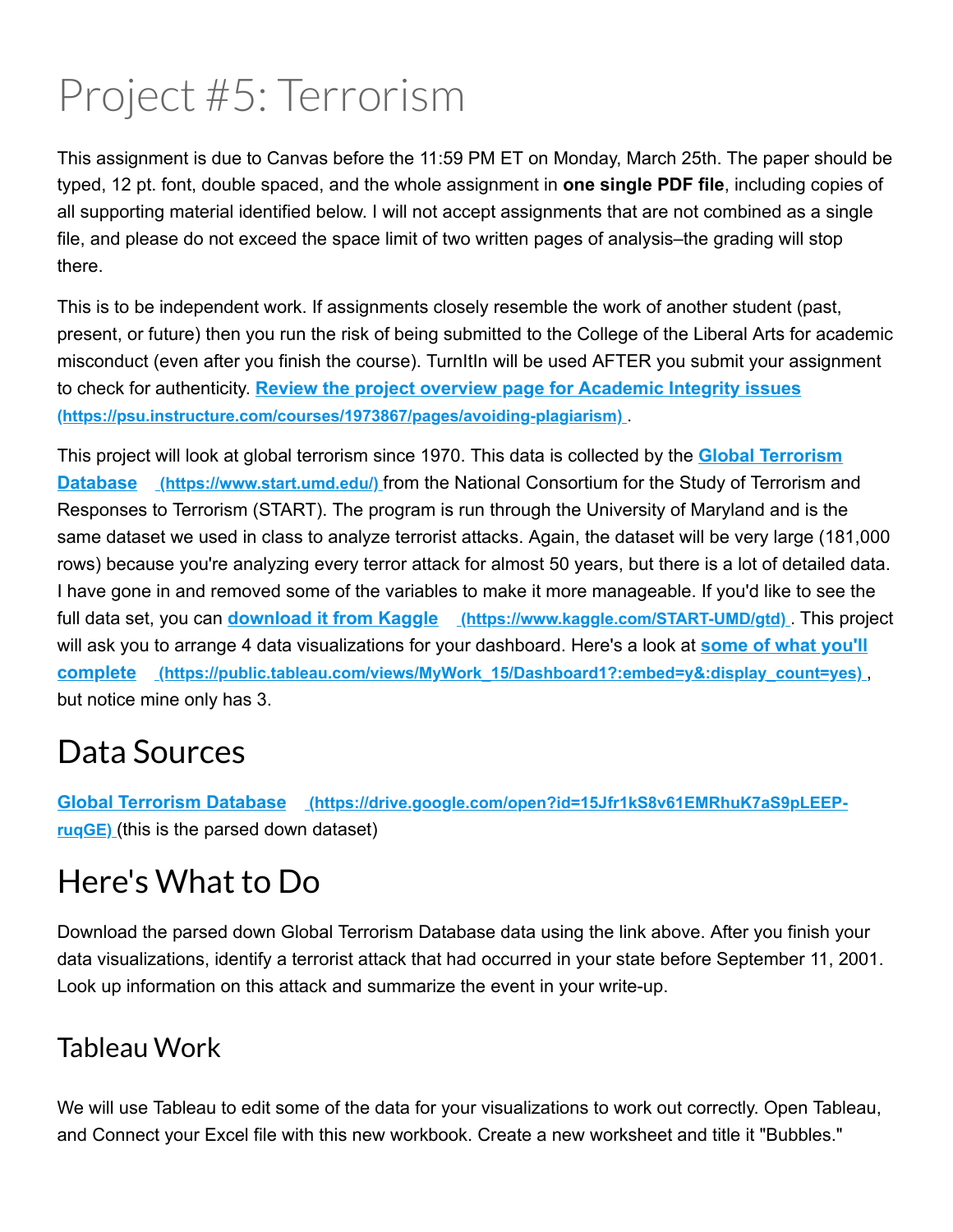We'll start by characterizing some of the measures and dimensions listed. Identify the measure titled Country txt and update it to a Dimension by labeling it as a geography variable at the country/region level. There are some countries that no longer exists, but you should update the results to match their current locations. You'll do this in your first data viz. Be sure City and Provstate are both labeled as geographic measures, one for city and the other for State/Province.

#### *Terrorism by Country*

On the first worksheet, select "Country txt" as the dimension and "Eventid" as the measure. In the "Show Me" pane, select packed bubbles as your visualization. Currently, the sheet is summing the values in Eventid, but we want it to count those. In the Marks pane, change the size of the bubbles to be based on the count of the number of events. The Global Terrorism Database also codes the countries by region, so drag the "Region Txt" Dimension and drop it on the Color marks. The bubbles are now color-coded by regions of the world. This will be a searchable feature on your dashboard later.

Be sure to update the features of your data visualization to ensure they look good. For example:

- Add a title to describe your visualization
- Update the labels to be a bit larger and bolded
- Update the tooltip to be make more sense for hovering
- Update the legend title
- Update missing observations by going to the main menu, selecting "Map > Edit Locations." Update the old locations to their current borders.

#### *Target & Method of Attack*

Create a second worksheet and rename the sheet "Target & Method." On this worksheet, we will look at the most common targets of terrorism (locations) and break those attacks down by method of attack. Select Eventid and move it to the columns section and change the measure to count. Select Targtype and move it to the rows section. Sort the results from most common to least common. Drag attacktype to the color box in the marks pane. This will cause your horizontal bars to be broken down by the type of attack on each target.

Be sure to update the features of your data visualization to ensure they look good, including:

- Update your title to reflect what's being shown.
- Change your horizontal axis to show full values, not "K"
- Combine "other" and "unknown" for the targets and relabel it as "other/unknown"
- Update the axis labels
- Update the legend title
- Fix axis if words are being cutoff
- Update the Tooltip to remove variable names and replace with more appropriate names

#### *Violence in the United States*

The next two visualizations will look at attacks on the United States and your particular state. Create a new worksheet and title it "US Map." Place Country text in the filter and only show results for the United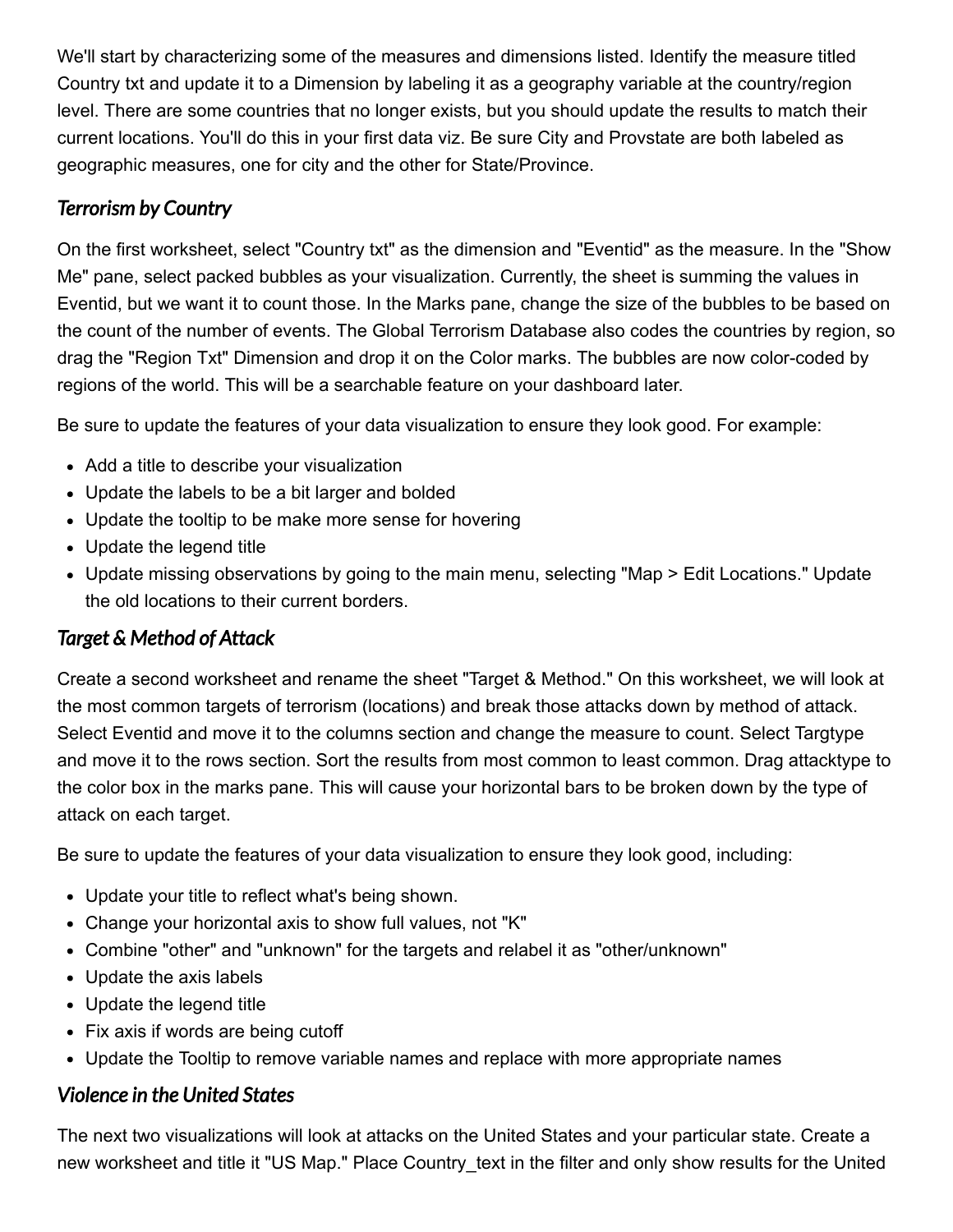States.

Select both City and Provstate from the Dimensions section and select the symbol map from the "Show me" tab. You can select only the contiguous US states to keep the map manageable. From the Dimensions section, select weapon and drag to the "color" box on the Marks pane. This will color code each attack based on the weapon that was used in the attack.

Add the "Year" dimension to the tooltip box so that when people hover over the text, they can see the year the event occurred. Right click on Year in the dimensions pane and change the default number format to be a Number (Custom) with no decimals and no thousands separator.

Because some cities have multiple attacks in a given year, it's hard to see the dots of multiple events. To help some, add "weapon" to the size bubble. This will create a layer on top of cities that have multiple attacks to at least show when multiple attacks have occurred. This isn't a perfect solution, but it helps.You can hide the Weapon legend since the size isn't necessary for analysis.

Be sure to update the features of your data visualization to ensure they look good, including:

- Add a title to describe your visualization
- Update the tooltip box so that the hover message is cleaner
- Group "Other" and "Unknown" from the weapon legend and re-label this group as "Other/Unknown"
- Place the "other/unknown" group at the bottom of the legend.
- Update the weapon legend

#### *Targetsin Your State*

Create a new worksheet that will mimic the previous viz, but focus instead on your state and and the targets, rather than the weapon used. Drag Provstate to the filter and select your state from the list. Select City and Provstate from the Dimensions list then select the symbol map from the "Show Me" pane. In the bottom right corner, update city locations if Tableau says it has unidentified locations.

Select Eventid from the Measures list and drag to the Size box on the Marks pane. Change the measure to a count rather than a sum. Drag targtype to the color box on the Marks pane. This will color code your dots by the target attacked.

Be sure to update the features of your data visualization to ensure they look good, including:

- Add a title to describe your visualization
- Increase the size of your dots to make them more prominent (don't overdo it!)
- Group any targets that seem similar and rename the grouping
- Rename your legends to remove the variable name
- Update the tooltip box so that the hover message is clean
- Change the opacity in the color section since some big cities may have multiple dots

#### *Dashboard*

To complete your data visualization, create a New Dashboard and label it "County Level Crime." Change the dimension on the dashboard to be 800 wide and 1100 tall so that it mirrors the dimension of a sheet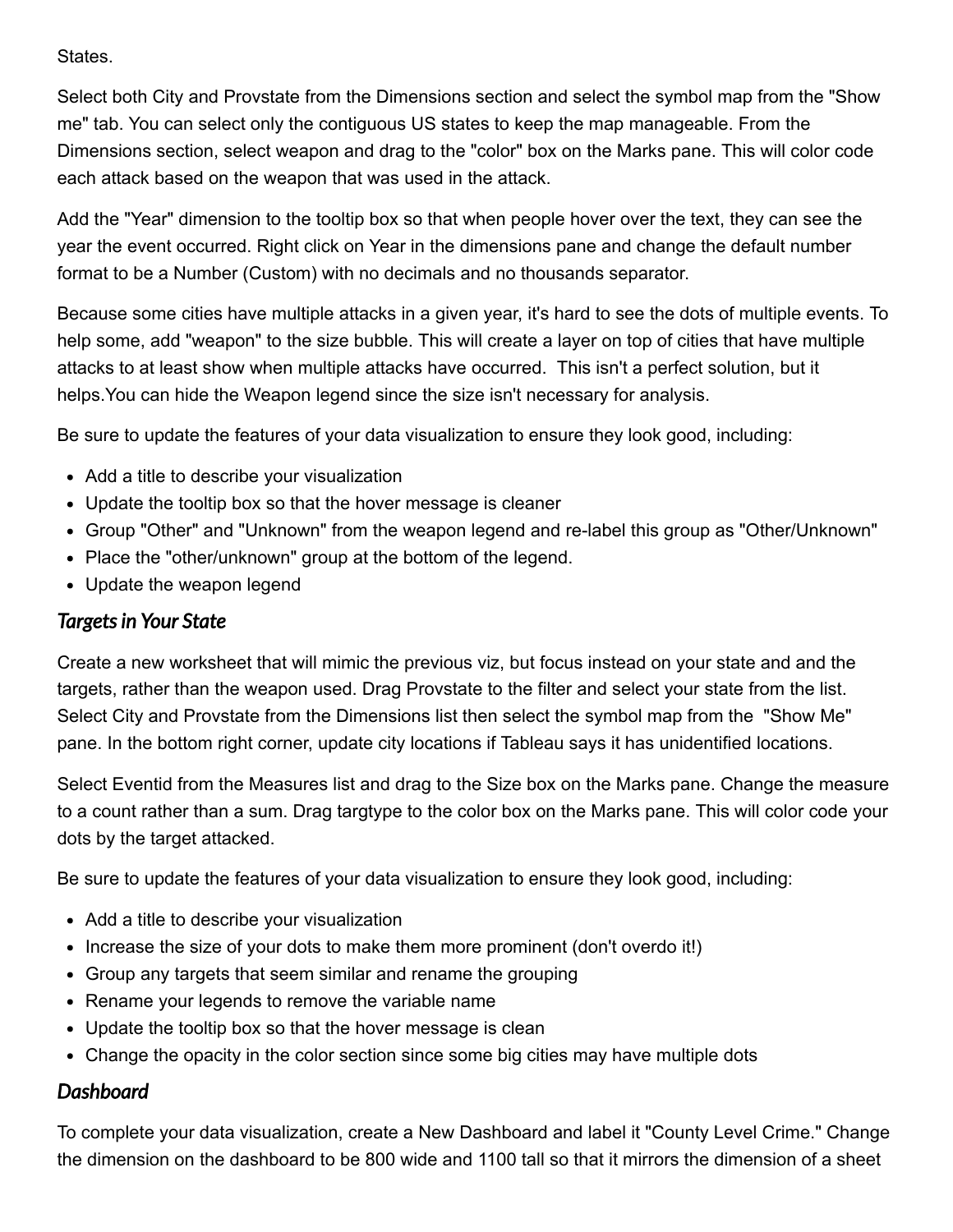of paper. The dashboard is your chance to arrange your visualizations that you've created before sharing them with the public. Think about the best way to arrange your visualizations and use the "objects" pane on the left side to arrange pieces to tell a story. Review **Tableau's Best Practices for Effective Dashboards** (https://onlinehelp.tableau.com/current/pro/desktop/en-us/dashboards best\_practices.htm)

Be sure your dashboard has at least the following items:

• A clear, distinct title

.

- A brief description less than 150 words
- Each of the 4 visualizations you made
- Highlight tools and legends to make your work interactive
- A note of the source of your data file

Each of the visualizations on your dashboard should be fitted to the boxes (no scroll bars). This can be done by clicker on "More Options" within each visualization and selecting "Fit > Entire View." You will also save your dashboard as an image to include in your write-up. To save your dashboard as an image, select "Dashboard" from the menu bar and then select "Export Image" to save the dashboard as a .png file.

Extract your data by going to "data" in the menu bar, selecting the title of your sheet, and then "Extract Data." Save this file with your other project files. To publish your dashboard to your Tableau Public account, select "Server" from the menu and select "Publish Workbook." When your Tableau Public account opens, be sure have your dashboard public. In the bottom corner of your visualization is a sharing icon, which will provide a sharable link. If you use this link on your social media accounts, please tag me (@Wootenomics). You'll use this link to **submit your dashboard for grading (https://psu.instructure.com/courses/1973867/assignments/10601853)** . 50% of your project grade comes from peer reviews completed by your classmates. 25% of your project scores come from **peer reviewing your classmates (https://psu.instructure.com/courses/1973867/assignments/10602117)** .

# Write Up

You have two pages to summarize any readings associated with this project, to summarize your data, and summarize the data visualizations that you created. Be sure to define any variables you are analyzing, discuss the purpose of converting to similar rates, and discuss these outcomes with what we have talked about in class. Be sure that you are citing material correctly and quoting outside sources appropriately with proper in-text citations for any material you discuss in your write-up, including the articles mentioned above and any databases we use.

#### *Appendix Material*

In the appendix (material after your analysis), include a reference page that lists your references in APA format. Any additional references you decide to include should also be cited parenthetically and included